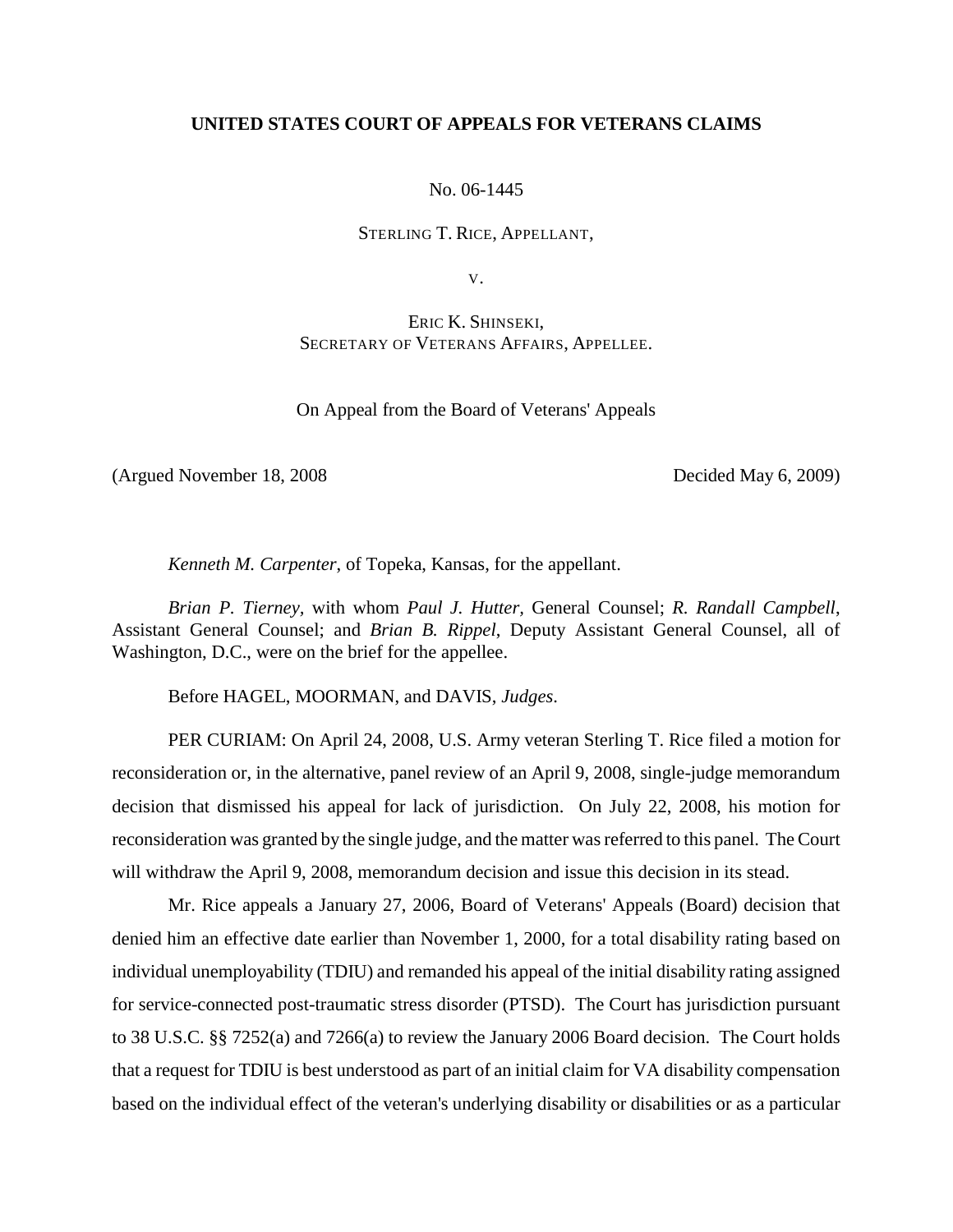type of claim for increased compensation. This is not to say that a claimant cannot submit a request for TDIU at any time, whether on a VA Form 21-8940 or in any other manner. Submission of a request for TDIU does not change the essential character of an assertion of entitlement to TDIU as a part of either an initial claim or a claim for increase. In this case, we hold that entitlement to TDIU is properly considered as part of the determination of the appropriate initial disability rating assigned for PTSD. For the reasons that follow, the Court will vacate the Board's January 27, 2006, decision denying entitlement to an effective date earlier than November 1, 2000, for TDIU and will remand the matter for readjudication consistent with this opinion.

# **I. BACKGROUND**

Mr. Rice served honorably in the U.S. Army from August 21, 1967, to August 20, 1973, including a tour in Vietnam from October 5, 1968, to April 12, 1970. On December 23, 1998, Mr. Rice filed an application for compensation or pension for PTSD. The St. Louis, Missouri, VA regional office (RO) denied the claim on July 16, 1999, finding no service connection because of a lack of a verifiable stressor. Within one year of that decision, Mr. Rice filed a Notice of Disagreement (NOD). Thereafter, Mr. Rice obtained counsel, who submitted additional argument on October 23, 2000, in support of a finding of service connection. On January 27, 2001, the RO granted Mr. Rice service connection for PTSD effective December 23, 1998 (the date he filed his claim), and assigned a 30% disability rating.

On March 27, 2001, Mr. Rice filed a VA Form 21-8940, entitled "veteran's application for increased compensation based on unemployability." Record (R.) at 328. On June 19, 2001, Mr. Rice submitted two documents through counsel to the RO. The first document was a letter bearing the subject line "ISSUE: Entitlement to a total rating based upon individual employability." R. at 379. The letter indicated that another VA Form 21-8940 was enclosed and requested entitlement to TDIU with an effective date of December 23, 1998. The letter also stated: "Mr. Rice asks that his claim for TDIU be adjudicated under 38 C.F.R.  $\S$ § 3.340(a) and 4.16(b).<sup>"1,2</sup> Id. The second document was

<sup>&</sup>lt;sup>1</sup> Section 3.340(a) provides:

Total disability will be considered to exist when there is present any impairment of mind or body which is sufficient to render it impossible for the average person to follow a substantially gainful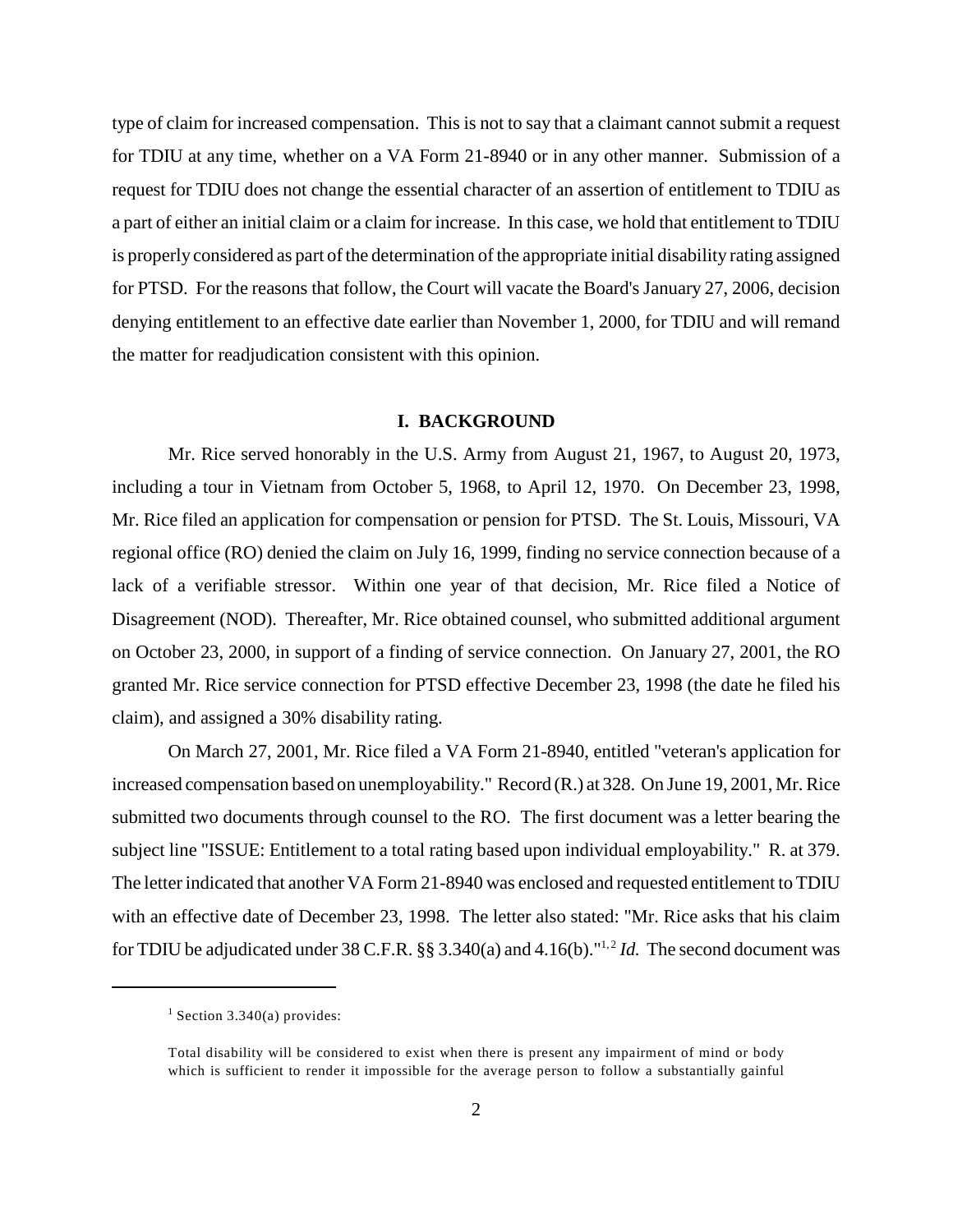another letter, bearing the subject line: "ISSUE: I. NOTICE OF DISAGREEMENT, with the initial rating assigned in the rating[] decision of January 27, 2001[,] which granted service connection for post traumatic stress disorder and assigned a 30% rating from December 23, 1998. Request for Decision Review Hearing." R. at 384. The letter stated in part that Mr. Rice disagreed with the initial disability rating assigned for PTSD and requested "a higher initial rating, specifically a total rating, to include consideration of TDIU." *Id.* In the NOD, Mr. Rice stated that he had, "under separate cover[,] submitted a Formal Claim for TDIU." *Id*. He requested that a decision review officer review of his claim de novo.

On May 30, 2002, the RO increased Mr. Rice's PTSD rating from 30% to 70%, effective December 23, 1998. The RO also granted TDIU, effective November 1, 2000. The effective date for TDIU was assigned based on the RO's determination that entitlement arose "the day after fulltime employment ceased as shown on the veteran's application for unemployability and in the [S]ocial [S]ecurity disability decision." R. at 669.

On April 2, 2003, Mr. Rice filed an NOD with the May 30, 2002, RO decision. Specifically, he sought an earlier effective date for TDIU. Mr. Rice also observed that the May 2002 RO decision did not grant the full benefits sought–i.e., it did not grant a total disability rating from December 23, 1998–and therefore he was entitled to a Statement of the Case (SOC) regarding his disagreement with the original 30% schedular rating in order to perfect an appeal to the Board. On April 21, 2004, acting on the April 2, 2003, NOD, the RO issued an SOC that denied an earlier effective date for

38 C.F.R. § 3.340(a) (2008).

38 C.F.R. § 4.16(b) (2008).

occupation. Total disability may or may not be permanent. Total ratings will not be assigned, generally, for temporary exacerbations or acute infectious diseases except where specifically prescribed by the schedule.

 $2$  Section 4.16(b) provides, in pertinent part:

<sup>[</sup>A]ll veterans who are unable to secure and follow a substantially gainful occupation by reason of service-connected disabilities shall be rated totally disabled. Therefore, rating boards should submit to the Director, Compensation and Pension Service, for extra-schedular consideration all cases of veterans who are unemployable by reason of service-connected disabilities, but who fail to meet the percentage standards set forth in paragraph (a) of this section.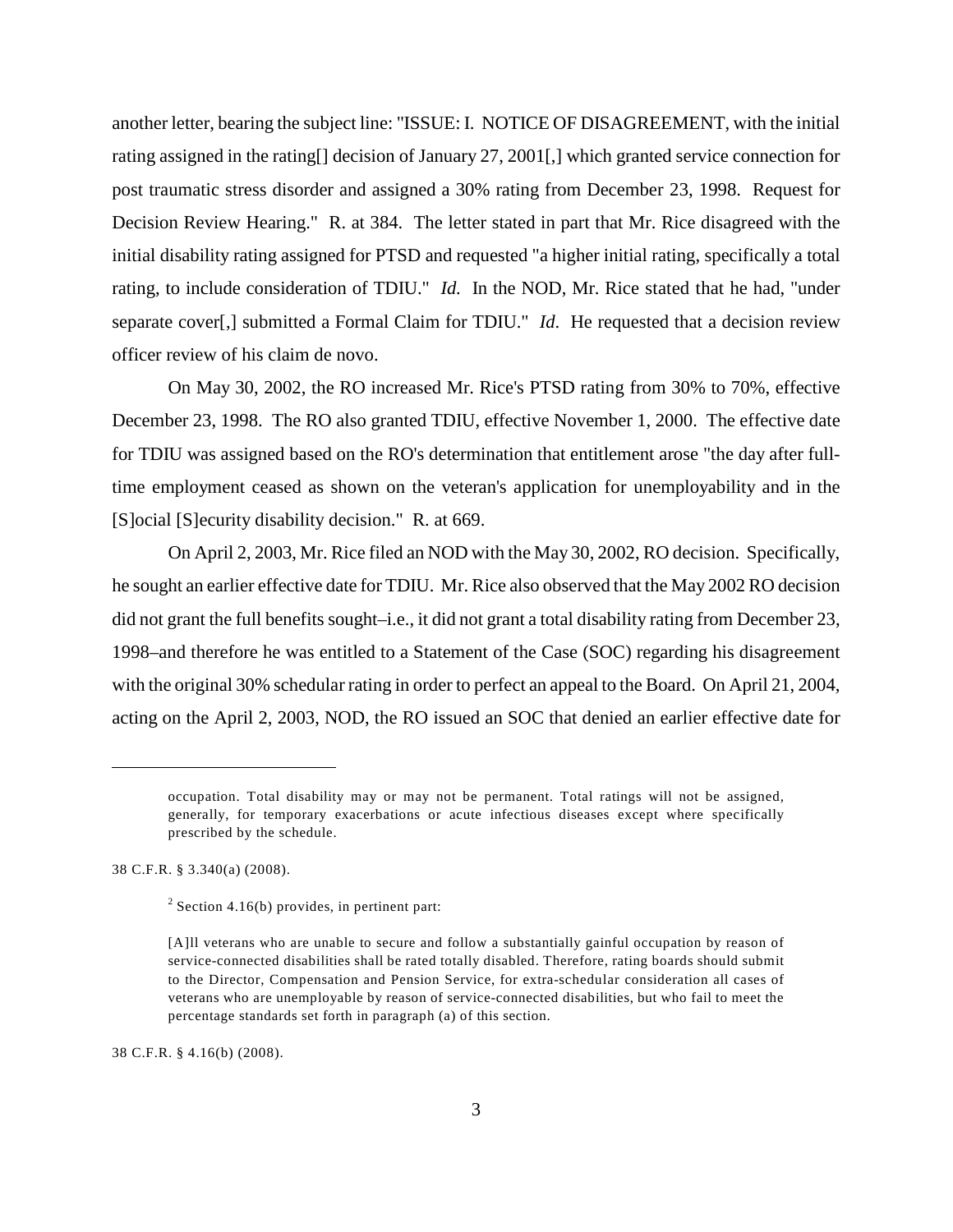TDIU.

On September 15, 2004, Mr. Rice perfected his appeal to the Board. He presented the Board with two issues: (1) Entitlement to a higher initial disability rating for his service-connected PTSD and (2) entitlement to an earlier effective date for TDIU. In its January 27, 2006, decision, the Board, treating Mr. Rice's assertion of entitlement to TDIU as a new claim for an increased disability rating, denied an earlier effective date for the award of TDIU. The Board also remanded Mr. Rice's PTSD claim for compliance with statutory notice requirements and also for issuance of an SOC. Mr. Rice appealed the denial of an earlier effective date for TDIU to this Court.

On appeal, Mr. Rice argued that the Board erred by considering the effective date issue for his TDIU claim prior to completing the development and adjudication of his claim for a higher initial rating for PTSD. He asserted that the matters were inextricably intertwined because if he were granted a 100% schedular disability rating for PTSD as a result of the Board's remand of that matter, that action would moot his appeal of the effective date for TDIU. He also contended that the submission of evidence regarding unemployability within one year of the RO's initial grant of service connection for PTSD should have been associated with that claim and should not have been read as a new claim for TDIU.

On April 9, 2008, the Court issued a single-judge decision concluding that the two matters were inextricably intertwined. The Court then determined that under *Harris v. Derwinski*, 1 Vet.App. 180 (1991), it did not have jurisdiction to entertain the appeal of the effective date assigned for TDIU and dismissed the appeal without prejudice.

On April 24, 2008, Mr. Rice filed a motion for reconsideration of that decision, or, in the alternative, for panel review. Mr. Rice argued that the Court had jurisdiction of the TDIU matter, that the U.S. Court of Appeals for the Federal Circuit (Federal Circuit) had impliedly overruled *Harris*, and that the appropriate remedy was vacatur and remand of the Board's decision. On July 22, 2008, the single judge granted reconsideration and referred the matter to a panel. On November 18, 2008, the Court heard oral argument in this matter.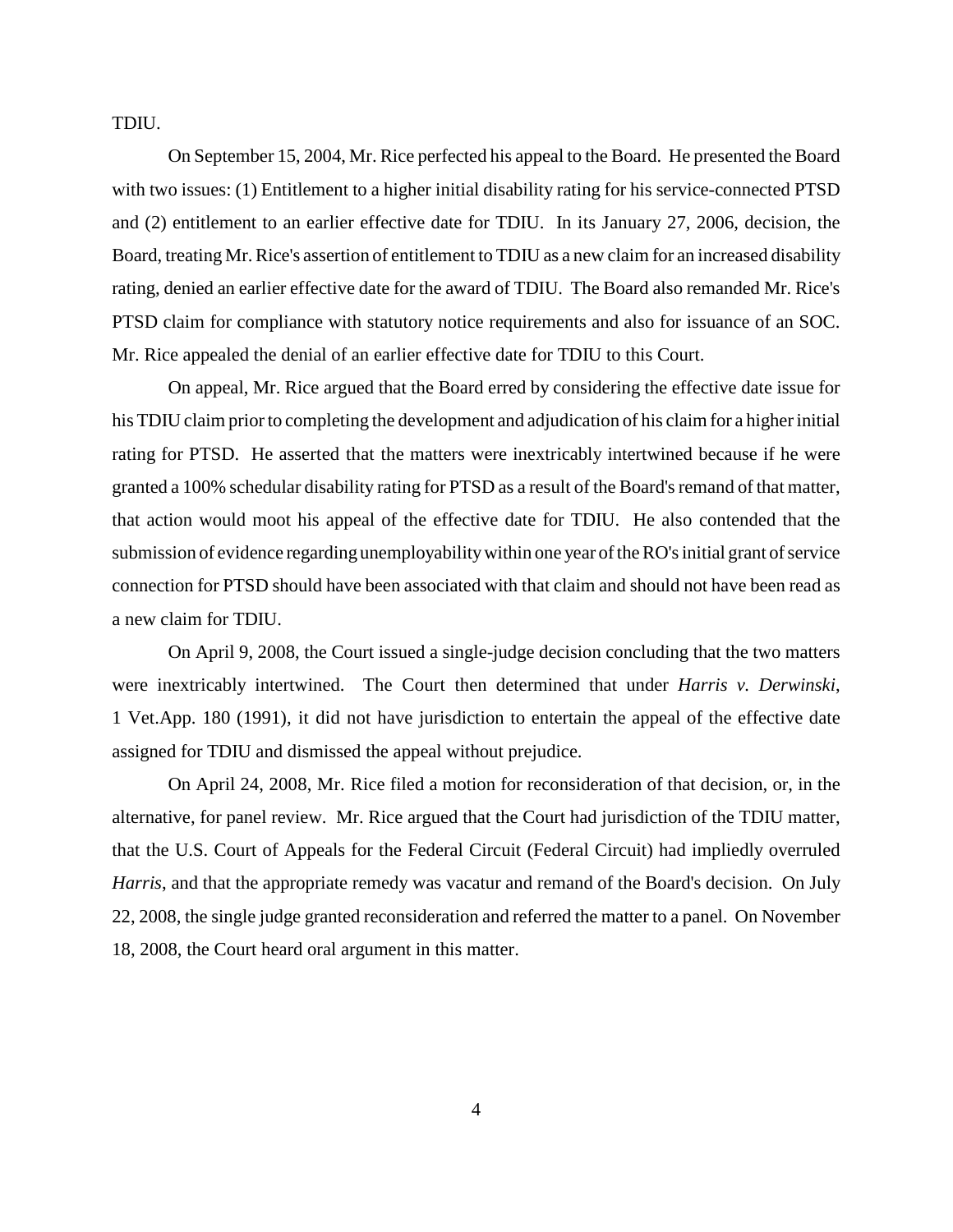#### **II. ANALYSIS**

# A. Proper Treatment of an Assertion of Entitlement to TDIU

Mr. Rice argues that his request for TDIU should be considered part of the determination of the appropriate disability rating in the adjudication of his claim for disability compensation for PTSD, rather than as a freestanding claim for a separate benefit. In this case, he is correct; there is no freestanding claim for TDIU.

This case requires the Court to clarify what constitutes a claim. VA defines "claim" as "a formal or informal communication in writing requesting a determination of entitlement or evidencing a belief in entitlement, to a benefit"–in Mr. Rice's case, the benefit sought is a total disability rating based on unemployability. 38 C.F.R. § 3.1(p) (2008). The term "claim," however, has been used to describe a wide variety of circumstances in our jurisprudence: We have termed "claims" some matters better thought of as issues *within* a claim. We have frequently addressed particular claimed disabilities within a single application for benefits by referring to each asserted disability as a separate "claim," while also referring to the application for benefits as a whole as the veteran's "claim." We have used the word "claim" in a way that focuses more on the procedural posture of a claim, e.g., an "original claim for benefits," *Acciola v. Peake*, 22 Vet.App. 320, 326 (2008) ("[i]n the context of original claims for benefits"); a "claim reopened after final adjudication," *Goodwin v. Peake*, 22 Vet.App. 128, 138 (2008) ("[t]he effective date of an award based on . . . a claim reopened after final adjudication"); a "claim to reopen," *Vigil v. Peake*, 22 Vet.App. 63, 65 (2008) ("[Section] 3.1056(c) [of title 38, Code of Federal Regulations,] authorizes an effective date . . . up to the date of the claim to reopen."); or a "claim for increased compensation," *Bradley v. Peake*, 22 Vet.App. 280, 286 (2008) ("[The appellant] contends that the disability ratings awarded . . . were not the result of new claims for increased compensation."). *See also* 38 U.S.C. § 5110(a) ("[T]he effective date of an award based on an original claim, a claim reopened after final adjudication, or a claim for increase, of compensation, dependency and indemnity compensation, or pension, shall be fixed in accordance with the facts found, but shall not be earlier than the date of receipt of application therefor."). Motions alleging clear and unmistakable error (CUE) in a prior decision have also often been referred to as "claims." *See May v. Nicholson*, 19 Vet.App. 310, 318 (2005) ("Although no statute of limitations exists for the filing of a CUE claim, the conclusion that such a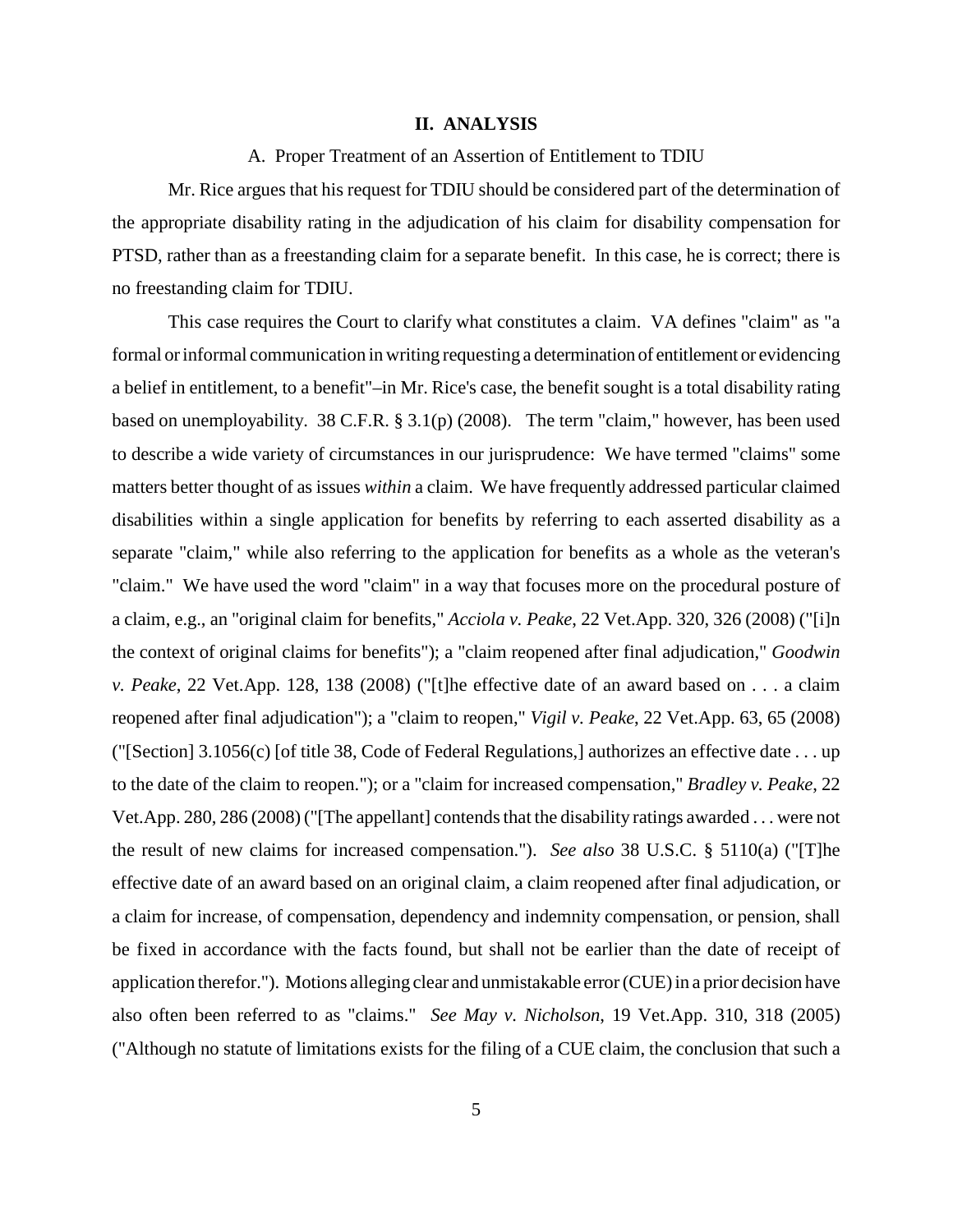claim cannot properly be filed while that claim is still appealable on direct review is supported by the definition of "finality" as to CUE claims that is provided in 38 C.F.R. § 20.1401(a)."). We have used the word "claim" when we really mean the specific benefit sought, for example, a "claim for dependency and indemnity compensation," *Barela v. Peake*, 22 Vet.App. 155, 156 (2008) ("[The appellant] appeals . . . a Board . . . decision that denied her claim[] for . . . dependency and indemnity compensation."), or a "claim for pension," *Ingram v. Nicholson*, 21 Vet.App. 232, 247 (2007) ("[The appellant] was informed that his claim for pension was denied . . . ."). And, we have used "claim" to refer to elements of a claim, such as a "claim for service connection," *Gallegos v. Peake*, 22 Vet.App. 329, 331 (2008) ("[T]he appellant filed a claim seeking service connection for both disorders."), or a "claim for an earlier effective date," *Edwards v. Peake*, 22 Vet.App. 29, 30 (2008) ("Accordingly, the Board denied his claim for an earlier effective date.")<sup>3</sup>. As the judicial review of Agency benefit decisions matures, we now see that the broad definition of "claim," as used by VA and reflected in § 3.1(p), and the Court's fluid use of the term would benefit from an attempt to bring some precision to its use in the future. Therefore, we conclude that it is now time to set forth a general principle regarding "claims" for TDIU that embraces the intent of our jurisprudence.

When a veteran submits an application for benefits to VA, it may, as VA's definition makes evident, encompass many claims; that is, each assertion of entitlement to benefits based on a specific disability that is the result of a distinct cause is a separate claim for disability compensation.<sup>4</sup> See 38 C.F.R. § 3.1(p). Thus, in a single application for benefits, a veteran might submit a claim for compensation for a knee disability resulting from a basic training accident that occurred in 1970 as well as a claim for compensation based on PTSD that the veteran believes to have been incurred during service in Vietnam in 1972. Although both are included in a single application for benefits, VA is likely to treat them as separate claims, and such treatment is not inappropriate. Each of these

<sup>&</sup>lt;sup>3</sup> The Court notes that there is no such thing as a freestanding claim for an earlier effective date. *See Rudd v*. *Nicholson*, 20 Vet.App. 296, 299 (2006).

<sup>&</sup>lt;sup>4</sup> This is a statement of VA's usual treatment of applications that contain assertions of multiple disabilities or conditions. It is not intended to limit the Court's recent holding that "multiple medical diagnoses or diagnoses that differ from the claimed condition do not necessarily represent wholly separate claims," and that what constitutes a claim cannot be limited by a lay veteran's assertion of his condition in his application but must be construed "based on the reasonable expecations of the non-expert, self-represented claimant and the evidence developed in processing that claim." *Clemons v. Shinseki*, No. 07-0558, 2009 WL 899773, at \*4 (Vet. App. Feb. 17, 2009) (per curiam).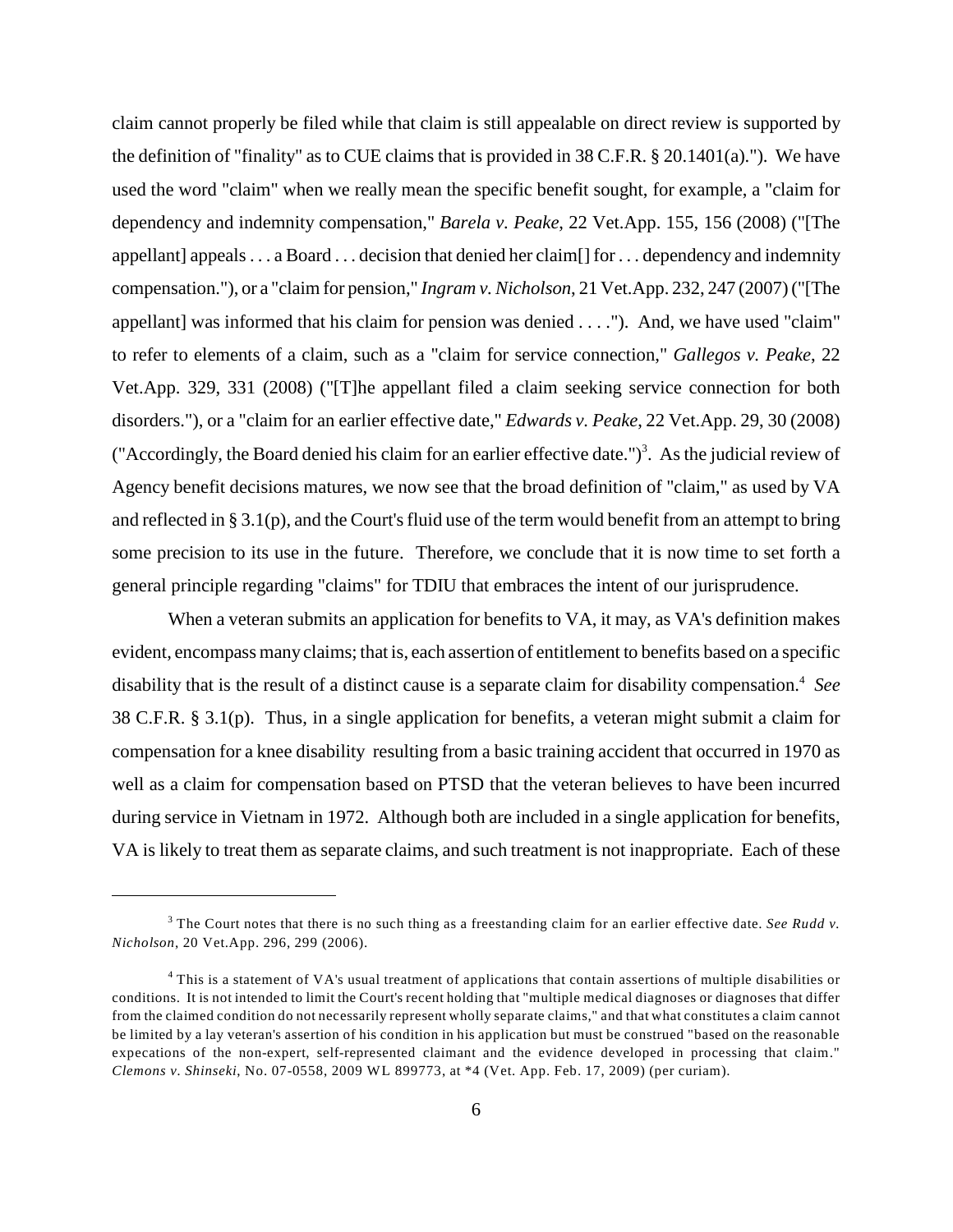claims might just as easily have been submitted to VA on separate applications at different times following service. The mere fact that they are filed at the same time and in the same application does not change their character as separate "claims."

Our cases have been less than precise by simply adopting the term "claim for TDIU," which is commonly used in VA adjudication parlance. *See, e.g.*, *Chotta v. Peake*, 22 Vet.App. 80, 82 ("The TDIU claim was granted . . . ."); *Dunlap v. Nicholson*, 21 Vet. App. 112, 115 ("The Board noted that Mr. Dunlap had raised a claim for TDIU . . . ."). However, as its very title indicates, a finding that an individual is entitled to TDIU (**T**otal **D**isability based on **I**ndividual **U**nemployability) merely means that the veteran has met certain qualifications entitling him to a "total disability" rating; in other words, a disability rating of 100%. Rather than including those qualifications in the rating schedule, VA has provided for this means of achieving a total disability rating in a separate regulation because it potentially applies to all disabilities, or, in some cases, combinations of those disabilities. Further, the rating schedule is based on the "average impairment in earning capacity caused by a disability," whereas entitlement to TDIU is based on an individual's particular circumstance. *Thun v. Peake*, 22 Vet.App. 111, 116 (2008).

In order to be entitled to this total disability rating based on unemployability, the veteran must have already been found to have a disability that is service connected, and that serviceconnected disability (or disabilities) are ratable at certain percentages and the service-connected disability (or disabilities) must render that veteran unable to secure substantially gainful employment. *See* 38 C.F.R. § 4.16 (a), (b). Consequently, depending upon the status of a veteran's adjudicated disabilities at the time he or she presents evidence of unemployability, the issue of whether a total disability rating will be assigned on this basis will be handled *either* during the determination of the initial disability rating assigned at the time the underlying disability or disabilities are found to be service connected *or*, if the veteran later asserts that his disability (or disabilities) has worsened, as a claim for increased compensation.<sup>5</sup> See Dalton v. Nicholson, 21 Vet.App. 23, 32-34 (2007) (holding that a TDIU matter based on a condition that has already been service connected is an

 $5$  We note that the holdings of our cases involving "claims for TDIU" are not in conflict with what we find to be a correct statement of the law in this regard. For example, in *Chotta*, the statement that the "TDIU claim was granted" referred to a claim for an increased disability rating; in *Dunlap*, the Board was referring to an issue raised in conjunction with the appellate review of an initial disability rating. *Chotta*, 22 Vet.App. at 82; *Dunlap*, 21 Vet.App. at 115.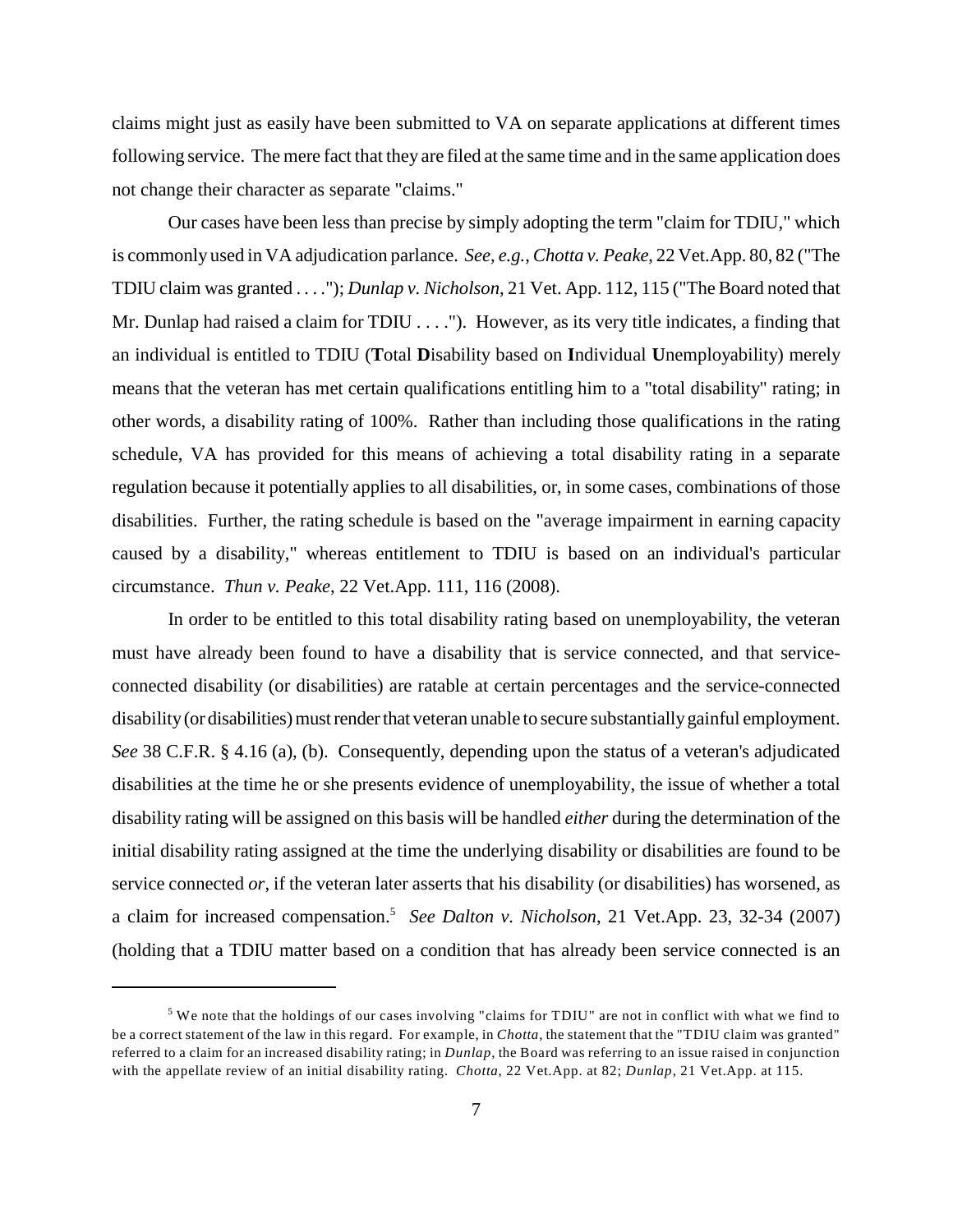increased rating claim for the purpose of the application of 38 U.S.C.  $\S$  5110(b)(2)).

Although it is clear from our jurisprudence that an initial claim for benefits for a particular disability might also include an assertion of entitlement to TDIU based on that disability (either overtly stated or implied by a fair reading of the claim or of the evidence of record), it is also true that a veteran may, at any time, independently assert entitlement to TDIU based on an existing service-connected disability. Such a request is best analyzed as a claim for an increased disability rating based on unemployability. This type of claim is often referred to by VA as a "TDIU claim." As a result, VA's duties to notify and assist, as well as other requirements, apply, just as they would in any other claim for increased compensation. In either case, any issues concerning the proper treatment of the assertion of entitlement to TDIU can be resolved by considering the stage of adjudication at which the issue is raised and whether or not the veteran already has a serviceconnected disability.

The Federal Circuit's recent decision in *Comer v. Peake* contains language consistent with this analysis: "A claim to TDIU benefits is not a free-standing claim that must be pled with specificity; it is implicitly raised whenever a pro se veteran, who presents cogent evidence of unemployability, seeks to obtain a higher disability rating." 552 F.3d 1362, 1367 (Fed. Cir. 2009). This statement of the law is consistent with and reiterated the Federal Circuit's earlier decision in *Roberson v. Prinicpi*, involving the assignment of an initial disability rating, which reversed this Court's holding that Mr. Roberson failed to make "a claim for TDIU" and held that consideration of TDIU is required once "a veteran submits evidence of a medical disability and makes a claim for the highest rating possible, and additionally submits evidence of unemployability." 251 F.3d 1378, 1384 (Fed. Cir. 2001); *see also Bernklau v. Principi*, 291 F.3d 795, 799 (Fed. Cir. 2002) (discussing a request for TDIU in the context of a claim for increased compensation for an already serviceconnected disability). Further, this Court has already stated this principal clearly: "A TDIU rating is not a basis for an award of service connection. Rather, it is merely an alternate way to obtain a total disability rating without being rated 100% disabled under the Rating Schedule." *Norris v. West*, 12 Vet.App. 413, 420-21 (1999).

Considering more closely the facts of *Comer*, *Roberson*, *Bernklau*, and *Norris*, we hold that a request for TDIU, whether expressly raised by a veteran or reasonably raised by the record, is not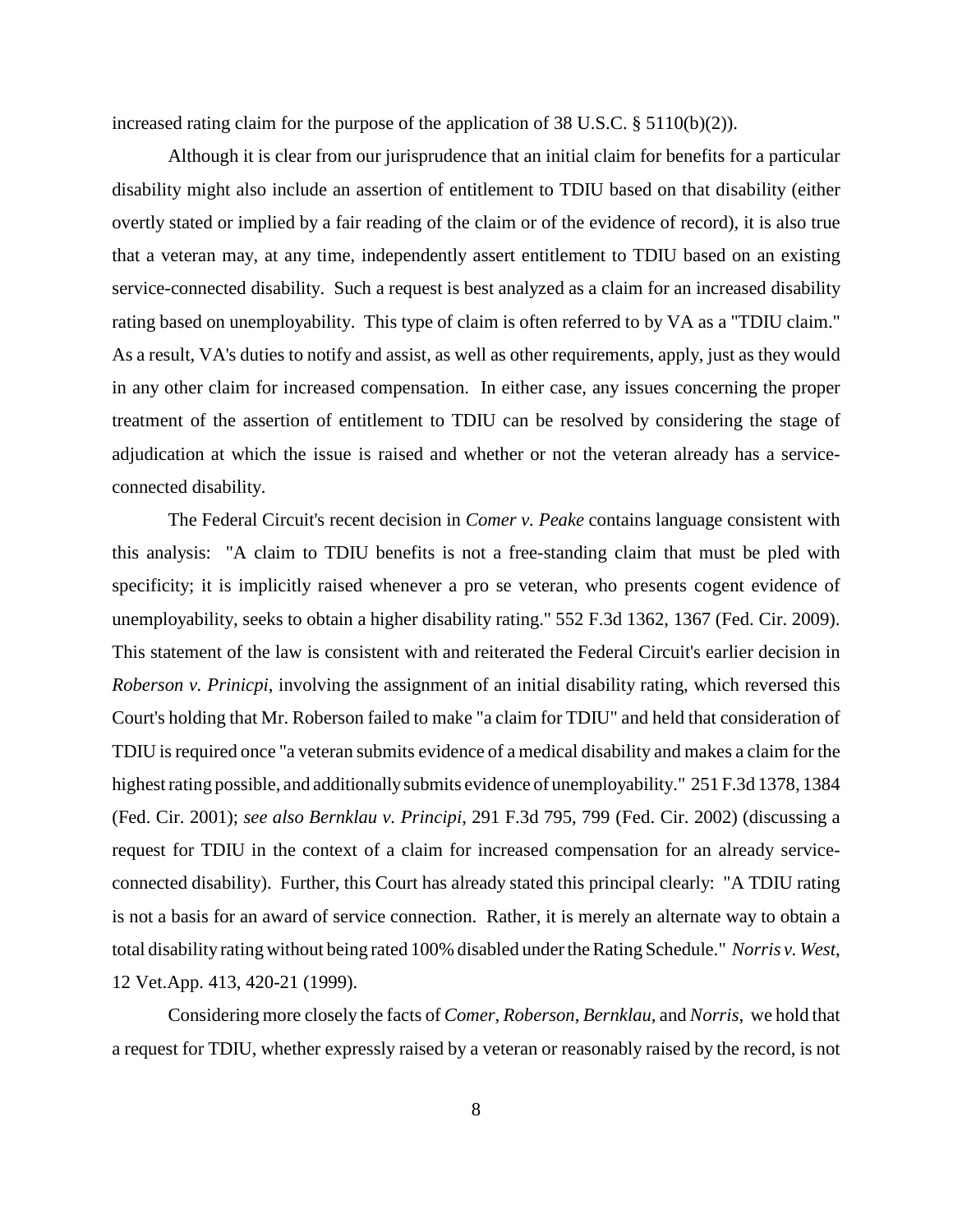a separate claim for benefits, but rather involves an attempt to obtain an appropriate rating for a disability or disabilities, either as part of the initial adjudication of a claim or, if a disability upon which entitlement to TDIU is based has already been found to be service connected, as part of a claim for increased compensation. The distinction between the two is important for purposes of assigning an effective date for an award of compensation. Different statutory and regulatory provisions apply depending on whether the claim is an original claim or one for increased compensation. For example, generally for an original claim, the effective date can be no earlier than the date of claim. 38 U.S.C. § 5110(a)("[T]he effective date of an award based on an original claim . . . shall be fixed in accordance with the facts found, but shall not be earlier than the date of receipt of application therefor."); *see* 38 C.F.R. § 3.400(b)(2)(i) (2008). An effective date for an increasedrating claim may date back as much as one year before the date of the claim for increase if it is factually "ascertainable that an increase in disability had occurred" within that timeframe. 38 U.S.C. § 5110(b)(2); *see* 38 C.F.R. § 3.400(o)(2); *Harper v. Brown*, 10 Vet.App. 125, 126 (1997) (stating that  $\S 3.400(o)(2)$  applies to claim where increase in disability precedes claim, providing that that claim is received within one year after increase, otherwise general rule in § 3.400(o)(1) applies). In either case, 38 C.F.R. § 3.156(b) may be applicable to the assignment of an effective date for an award. That section provides: "New and material evidence received prior to the expiration of the appeal period, or prior to the appellate decision if a timely appeal has been filed . . . will be considered as having been filed in connection with the claim which was pending at the beginning of the appeal period." 38 C.F.R. § 3.156(b) (2008). Accordingly, pursuant to § 3.156(b), VA must consider any new and material evidence received during the one-year appeal period following an RO decision "as having been filed in connection with the claim which was pending at the beginning of the appeal period." 38 C.F.R. § 3.156(b). Consequently, if VA incorrectly describes evidence of TDIU as a new claim for increase, rather than as part of a pending claim for an initial rating, the veteran will be deprived of the benefit of the application of § 3.156(b) in determining any effective date.

In the context of TDIU, new evidence of unemployability related to the underlying condition submitted within one year of the assignment of an initial rating that is less than the maximum sought may constitute new and material evidence under 38 C.F.R. § 3.156(b). New evidence that shows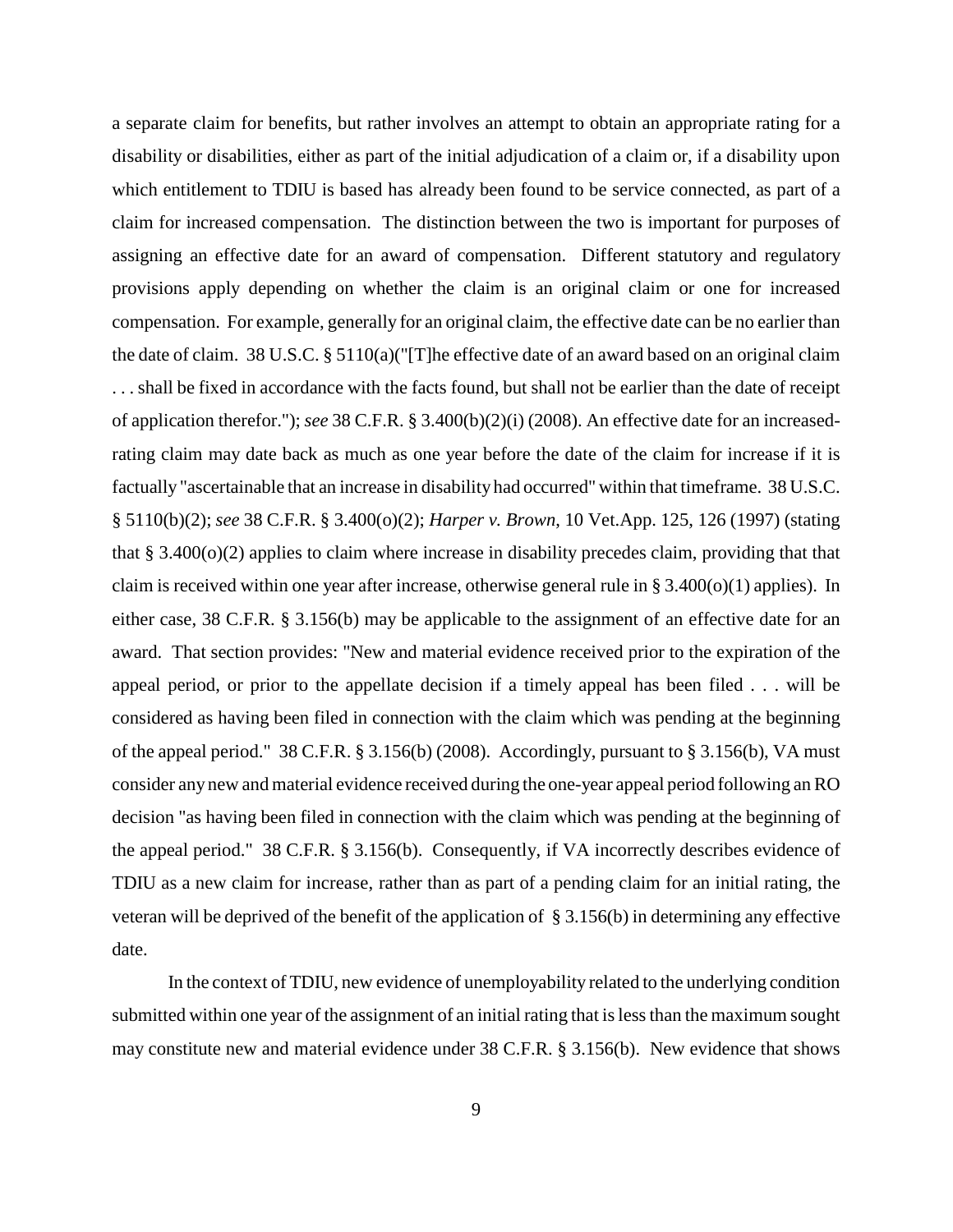unemployability relating to the underlying condition during the pendency of the original claim is material on its face. *Cf. Voracek v. Nicholson*, 421 F.3d 1299, 1305 (Fed. Cir. 2005) (concluding, as a matter of law, that veteran's statement that his condition "worsened" alone failed to meet the definition for materiality set forth in 38 C.F.R. § 3.156 because it did not, on its face, relate in any way to his condition during the pendency of his original claim or to any other unestablished fact necessary to substantiate his original claim). When entitlement to TDIU is raised during the adjudicatory process of the underlying disability or during the administrative appeal of the initial rating assigned for that disability, it is part of the claim for benefits for the underlying disability. And, when it is raised during the one-year appeal period following a decision on the claim, VA is required to consider the potential applicability of 38 C.F.R. § 3.156(b).

Here, Mr. Rice submitted evidence of unemployability at the same time he appealed the *initial* disability rating assigned for PTSD. R. at 379, 384. Because Mr. Rice was challenging the initial disability rating assigned for the disability upon which he based his assertion of unemployability (i.e., he claimed he was unemployable because of his service-connected PTSD), in this case, the determination of whether he is entitled to TDIU, including the effective date for that award, is part and parcel of the determination of the initial rating for that disability.

B. Consideration of Appeal of Effective Date for TDIU

Because we find that the consideration of entitlement to TDIU and the effective date to be assigned is, in this case, necessarily part of the consideration of the appropriate initial disability rating for the underlying condition, we need not engage in an analysis of whether the issues are inextricably intertwined.<sup>6</sup> We will instead review the Board's decision that Mr. Rice is not entitled to an earlier effective date for the award of TDIU.<sup>7</sup>

We conclude that the Court has before it a final Board decision on the matter of an effective

We decline to decide whether, in a case where TDIU is part of a claim for an increased disability rating, the <sup>6</sup> issue of TDIU would be inextricably intertwined with any determination regarding the proper schedular rating of the underlying disability or disabilities.

 $<sup>7</sup>$  This is not to say that, just because TDIU is raised in the context of an initial adjudication of a claim, in an</sup> appropriate case, the Court could not review a schedular rating assigned by the Board even though the Board also remanded or referred an issue as to entitlement to TDIU. *See Holland v. Brown*, 6 Vet.App. 443 (1994) (reviewing Board decision denying an increased rating for service-connected rheumatoid arthritis of multiple joints even though Board referred to RO request for TDIU).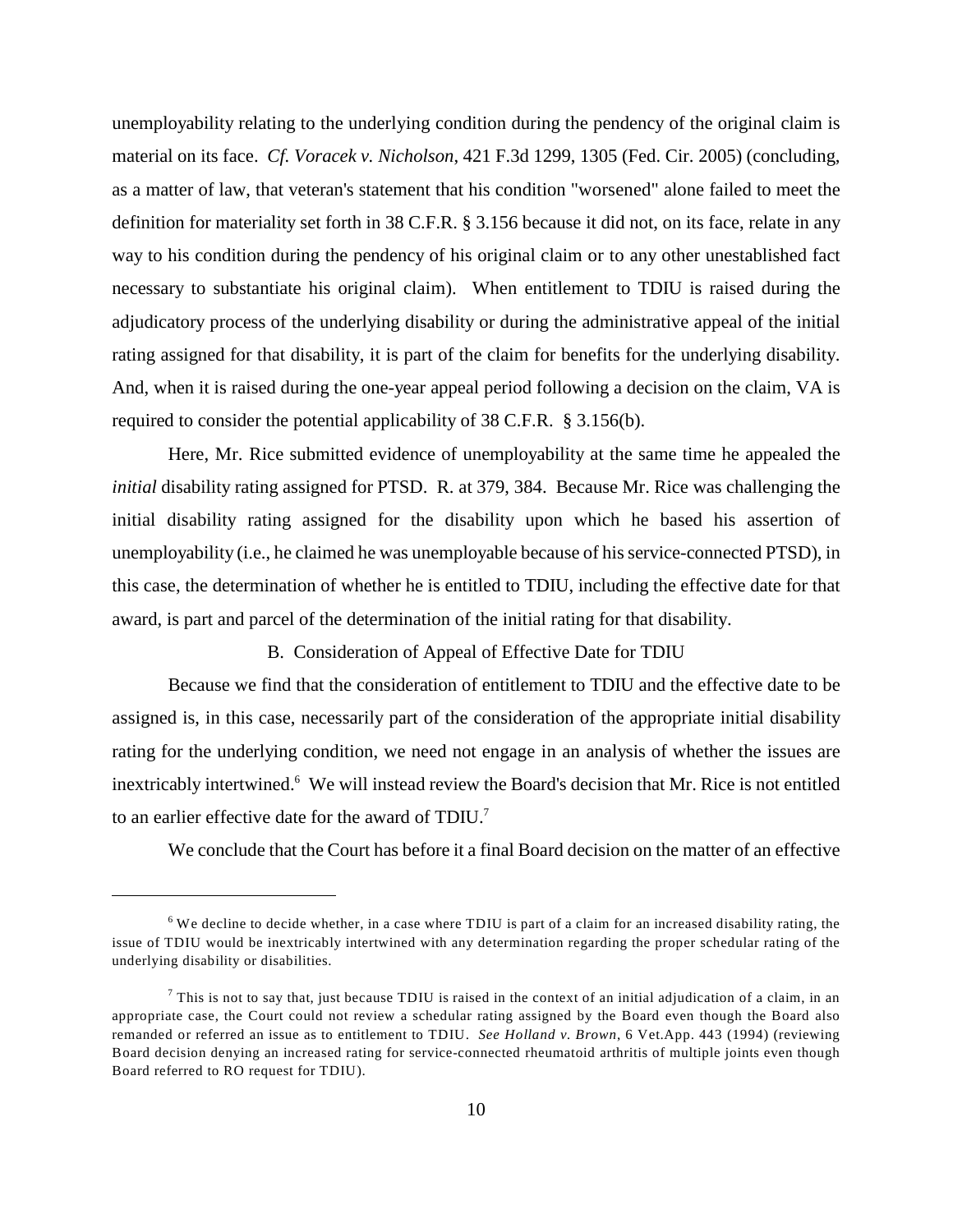date for entitlement to TDIU. The Board's decision on the merits of the effective date for entitlement to TDIU is final because the Board denied an effective date prior to November 2000 and provided Mr. Rice with notice of his appellate rights as to its decision. Moreover, the Board considered the issue of entitlement to TDIU finally resolved and expressed no intent to continue any further Agency action on that issue. In its decision, the Board expressly determined that the effective date for TDIU was not inextricably intertwined with the matter of an the appropriate rating for PTSD: "Legally, the outcome of the TDIU effective date claim is due to factors discussed above [the date of the TDIU claim and the matter of factual ascertainability under  $\S$  3.400(o)], and not factors controlling the rating assigned for PTSD." R. at 11. In reaching its decision, the Board found that the TDIU matter was a "claim for increased compensation" and applied the statutory and regulatory provision applicable to a claim for increased compensation. R. at 5, 10.

We decline to exercise our jurisdiction to review the merits of whether the appellant was awarded an appropriate effective date. Based on the Board remand of the PTSD matter, the RO has not completed its development and adjudication of the appeal of the initial disability rating assigned for PTSD, the condition upon which entitlement to TDIU was based. Accordingly, we remand the TDIU matter for the Board's consideration following the completion of development and readjudication of the initial disability rating assigned for PTSD. We nevertheless make the following observations to guide the Board's consideration on remand. *Quirin v. Shinseki*, \_\_ Vet.App. \_\_, \_\_, No. 06-2007, slip op. at 6-7 ,2009 WL 624035, at \*4 (Mar. 10, 2009) (holding it appropriate for the Court "to address additional errors made by the Board, with respect to the application of the presumption of soundness, that must be corrected so as to ensure a proper decision on remand"); *see also Xerox Corp. v. 3Com Corp.*, 458 F.3d 1310, 1314-1315 (Fed. Cir. 2006) (discussing a prior decision in which the court addressed additional arguments for the express purpose of providing guidance to the district court on remand).

Mr. Rice argues that the Board erred by not applying 38 U.S.C. § 5110 and 38 C.F.R. § 3.156(b) regarding the submission of new and material evidence. He asserts that the documents he submitted regarding his unemployability did not initiate a new claim, but, because they were submitted less than one year from the RO's decision on his PTSD claim, they were filed in connection with that claim. Therefore, he argues, he is entitled to an effective date of December 23,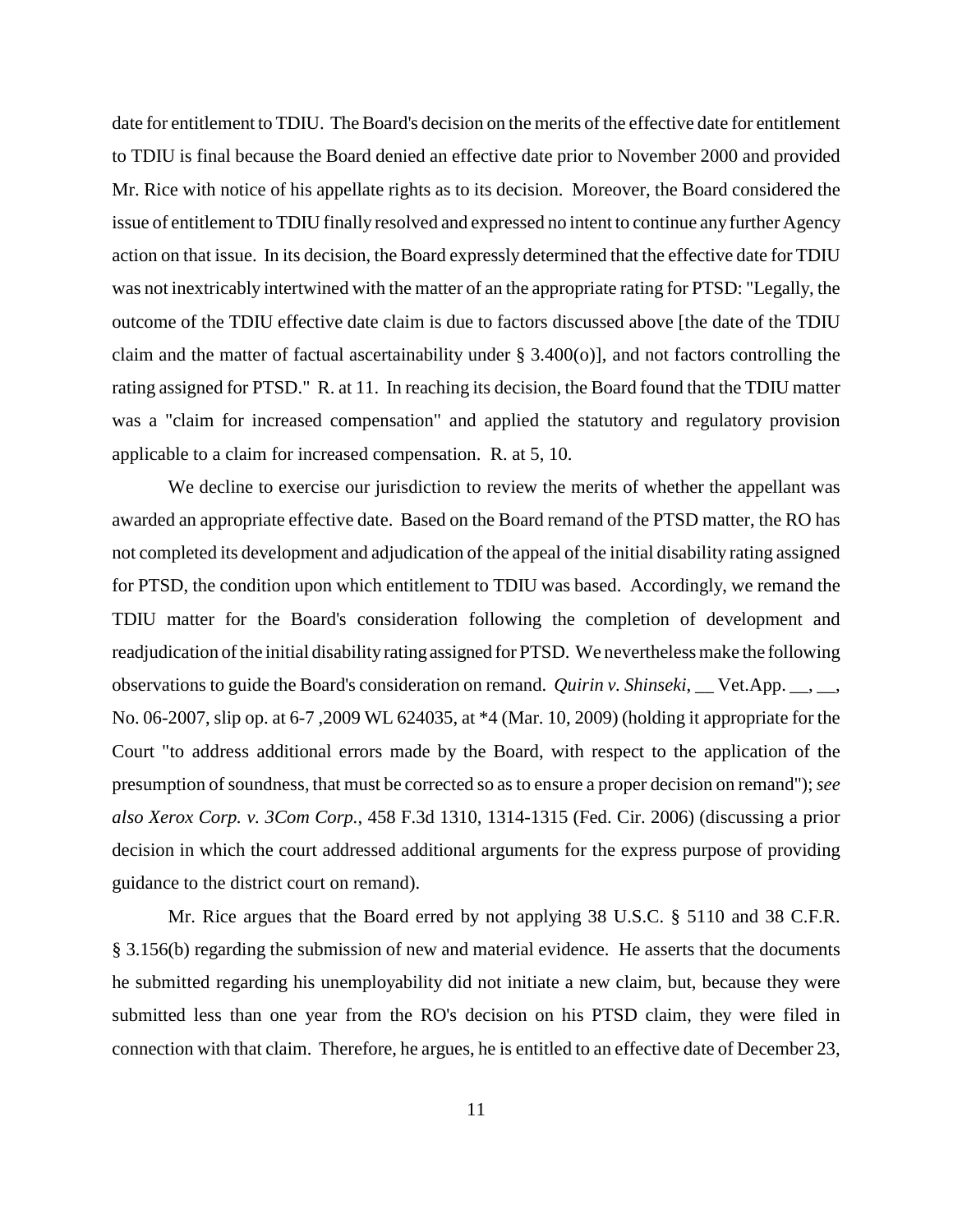1998, the date he filed his claim for benefits for PTSD (and the effective date of benefits for that condition).

We observe that the Board did not consider  $\S 3.156(b)$ . As discussed above, that section provides: "New and material evidence received prior to the expiration of the appeal period, or prior to the appellate decision if a timely appeal has been filed . . . will be considered as having been filed in connection with the claim which was pending at the beginning of the appeal period." 38 C.F.R. § 3.156(b). The time period to file a NOD to an RO decision is one year. *See* 38 U.S.C. § 7105(b)(1). The RO reached its decision awarding a 30% disability rating in January 2001. Mr. Rice submitted evidence of unemployability, along with his NOD as to the initial rating assigned, in June 2001, well before the expiration of the one-year period provided by statute. The appellant's submission of evidence of his unemployability based on PTSD within the one-year period was, as a matter of law, new and material evidence under § 3.156(b). The Board should have treated this evidence as if it had been submitted in connection with Mr. Rice's December 1998 claim for compensation for PTSD. 38 C.F.R. § 3.156(b).

Instead, the Board, relying on *Hurd v. West*, stated that "a TDIU claim is a claim for increased compensation, and the effective date rules for increased compensation apply to a TDIU claim." R. at 5 (citing *Hurd v. West*, 13 Vet.App. 449 (2000)). However, *Hurd* is factually distinguishable from Mr. Rice's case because, in *Hurd*, the appellant had been in receipt of a disability rating since 1977 and asserted in 1984 and again in 1992 that his condition had worsened. *Hurd*, 13 Vet.App. at 450. Accordingly, the Court in *Hurd* properly treated the appellant's assertion of entitlement to TDIU as a claim for an increased disability rating. *Id.* at 451; *see also Dalton*, 21 Vet.App. at 32-34. However, *Hurd* does not stand for the proposition that an assertion of entitlement to TDIU is *always* a claim for increased compensation. Because we hold that the consideration of entitlement to TDIU in a case where the assignment of the initial disability rating is on direct appeal is part of the consideration of the proper initial disability rating, we conclude that the Board erred in analyzing the matter under section 5110(b)(2) and § 3.400(o)(1). *Hanson*, 9 Vet.App. at 32; *Hersey v. Derwinski*, 2 Vet.App. 91, 94 (1992).

In addition, because the Board erroneously characterized the TDIU matter as claim for an increased rating, the Board limited its discussion of evidence of unemployability to the one-year